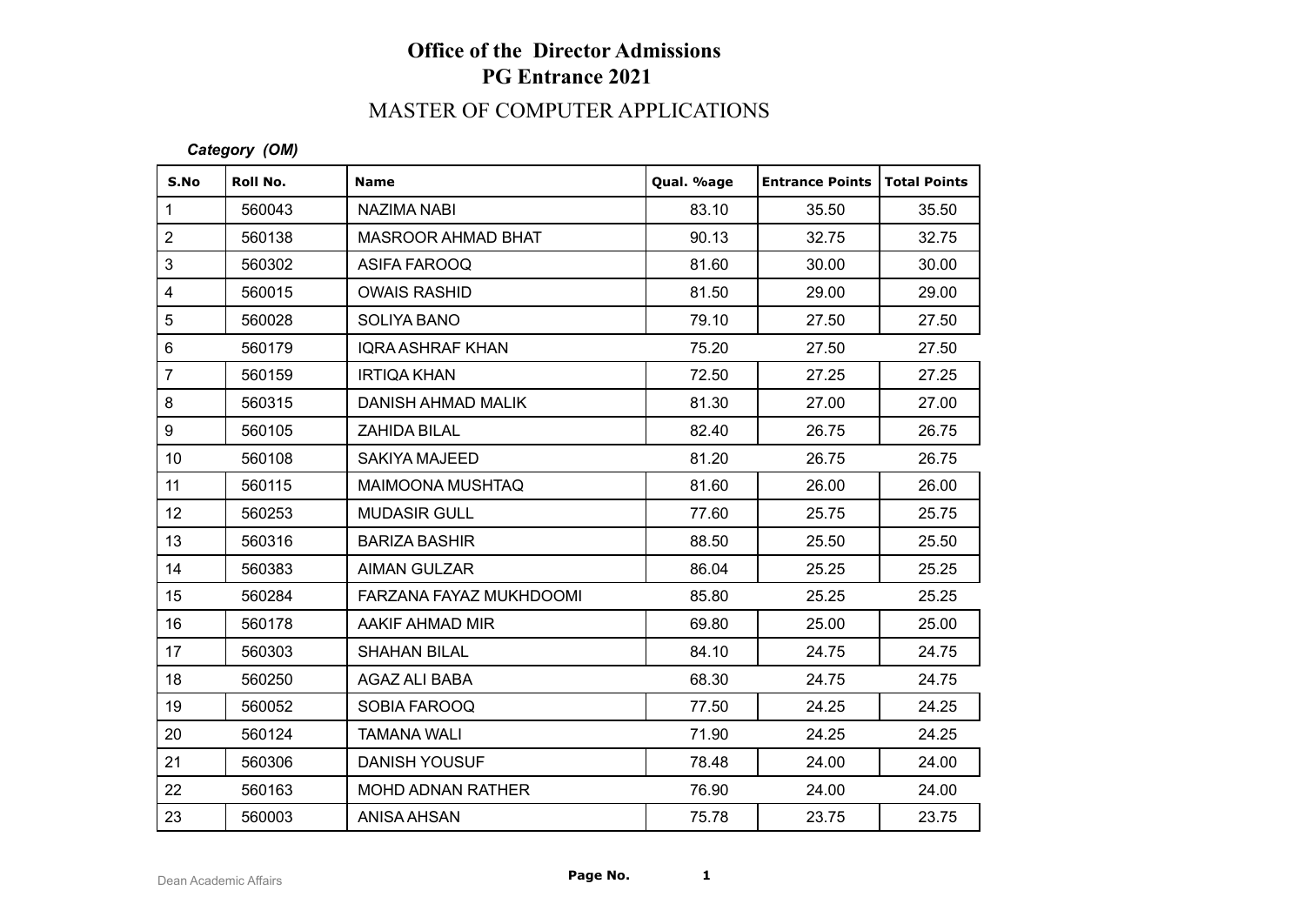## MASTER OF COMPUTER APPLICATIONS

### *Category (OM)*

| S.No | Roll No. | <b>Name</b>                 | Qual. %age | <b>Entrance Points</b> | <b>Total Points</b> |
|------|----------|-----------------------------|------------|------------------------|---------------------|
| 24   | 560046   | AAMIR HUSSAIN LONE          | 69.00      | 23.75                  | 23.75               |
| 25   | 560174   | <b>SHAHID HUSSAIN MALIK</b> | 68.00      | 23.50                  | 23.50               |
| 26   | 560041   | <b>HANAN RASHID</b>         | 66.30      | 23.50                  | 23.50               |
| 27   | 560109   | ADEENA NAZIR                | 83.20      | 23.25                  | 23.25               |
| 28   | 560241   | <b>SHAISTA YOUSUF</b>       | 73.30      | 23.25                  | 23.25               |
| 29   | 560279   | <b>MEHVISH JAN</b>          | 81.20      | 22.75                  | 22.75               |
| 30   | 560365   | MOHAMMAD UMER ALI           | 80.00      | 22.75                  | 22.75               |
| 31   | 560238   | UBAID AHMAD KHANDAY         | 73.90      | 22.75                  | 22.75               |
| 32   | 560185   | <b>JASMEENA JAN</b>         | 76.00      | 22.50                  | 22.50               |
| 33   | 560120   | RAYEES AHMAD WANI           | 71.92      | 22.25                  | 22.25               |
| 34   | 560156   | <b>SUHEELA AMIN</b>         | 73.10      | 22.00                  | 22.00               |
| 35   | 560107   | <b>ABROO BASHIR</b>         | 82.80      | 21.75                  | 21.75               |
| 36   | 560196   | <b>SYED FARMAN ALI</b>      | 82.10      | 21.75                  | 21.75               |
| 37   | 560285   | <b>MALIK FAISAL YOUSUF</b>  | 73.80      | 21.75                  | 21.75               |
| 38   | 560037   | <b>FAISAL RASHEED</b>       | 75.80      | 21.50                  | 21.50               |

### *Category (ST)*

| S.No | <b>Roll No.</b> | <b>Name</b>      | Qual. %age | <b>Entrance Points   Total Points</b> |       |
|------|-----------------|------------------|------------|---------------------------------------|-------|
| 39   | 560299          | AIJAZ AHMAD WANI | 70.90      | 10.25                                 | 10.25 |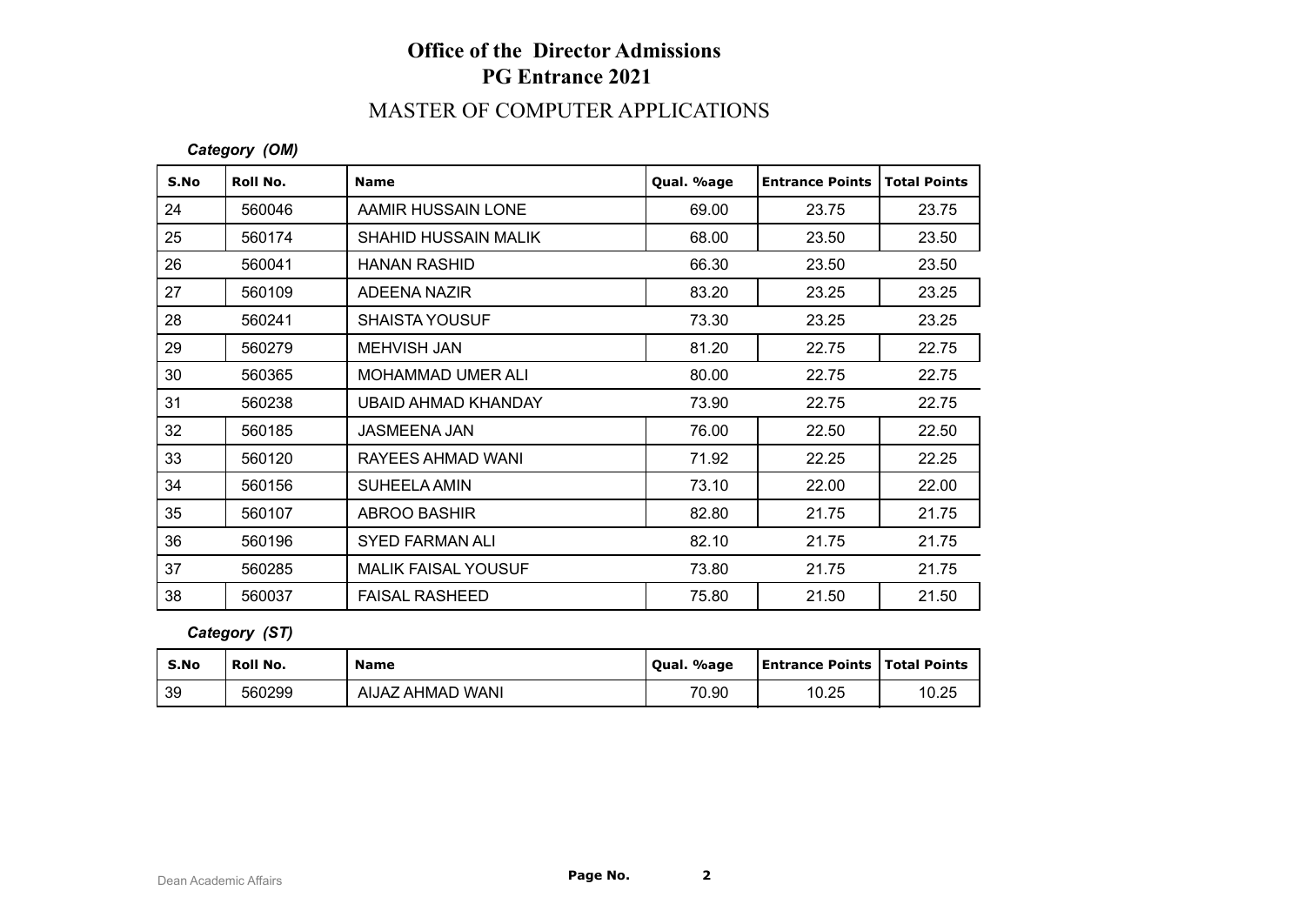## MASTER OF COMPUTER APPLICATIONS

### *Category (RBA)*

| S.No | Roll No. | <b>Name</b>            | Qual. %age | Entrance Points   Total Points |       |
|------|----------|------------------------|------------|--------------------------------|-------|
| 40   | 560084   | NASEER AHMAD RESHI     | 63.30      | 20.00                          | 20.00 |
| -41  | 560005   | ZAID BIN FAROOQ        | 67.03      | 19.75                          | 19.75 |
| -42  | 560129   | <b>DANISHTA BASHIR</b> | 66.10      | 19.75                          | 19.75 |
| -43  | 560160   | MALIK TAWKEER UL ISLAM | 66.40      | 18.75                          | 18.75 |

*Category (ALC)*

| S.No | Roll No. | <b>Name</b>           | . %age<br>Oual. | <b>Entrance Points   Total Points</b> |      |
|------|----------|-----------------------|-----------------|---------------------------------------|------|
| -44  | 560064   | <b>LONE SABA AHAD</b> | 72.00           | 9.25                                  | 9.25 |

*Category (WUP)*

| S.No | Roll No. | <b>Name</b>            | Qual. %age | <b>Entrance Points   Total Points</b> |       |
|------|----------|------------------------|------------|---------------------------------------|-------|
| 45   | 560126   | MUJAHID TAJAMMUL ISLAM | 74.20      | 20.50                                 | 20.50 |
| 46   | 560112   | AADIL HUSSAIN TEELI    | 74.50      | 19.00                                 | 19.00 |

*Category (CDP)*

| S.No           | Roll No. | <b>Name</b>         | Qual. %age | Entrance Points   Total Points |       |
|----------------|----------|---------------------|------------|--------------------------------|-------|
| $\overline{ }$ | 560236   | <b>INSHA ARSHAD</b> | 80.68      | 16.00                          | 16.00 |

*Category (SPORTS)*

| S.No | Roll No. | <b>Name</b>             | Qual. %age | <b>Entrance Points   Total Points</b> |       |
|------|----------|-------------------------|------------|---------------------------------------|-------|
| -48  | 560018   | <b>BURHAN UDDIN WAR</b> | 61.76      | 13.75                                 | 13.75 |

*Category (OSJ)*

| S.No | <b>Roll No.</b> | <b>Name</b>         | Qual. %age | <b>Entrance Points   Total Points</b> |       |
|------|-----------------|---------------------|------------|---------------------------------------|-------|
| 49   | 560357          | <b>MOHD HUSSAIN</b> | 72.90      | 13.00                                 | 13.00 |